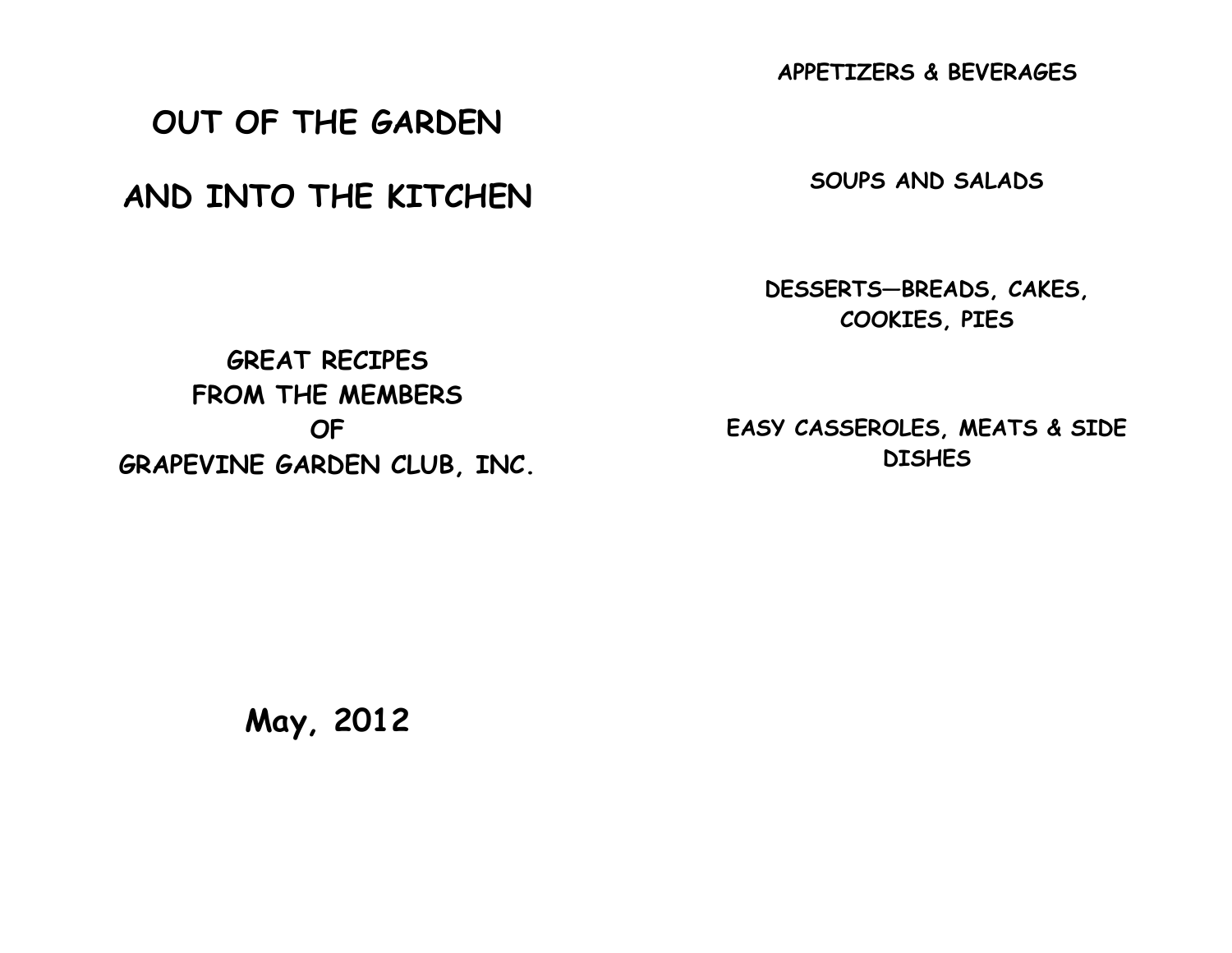#### **APPETIZERS**

*TOMATO, OLIVE, PEPPER CHUNKY TAPENADE SOUTHWESTERN DIP MIX CLASSIC TEXAS CAVIAR*

## **SOUPS AND SALADS**

*RAINBOW LAYERED JELL-O FENNEL & CABBAGE SLAW MARINATED THREE-BEAN SALAD ORANGE SALAD BEAN SALAD MARINATED VEGETABLE SALAD OLIVE GARDEN PASTA SALAD JOYCE'S SPINACH SALAD VERSATILE CORN SALAD SUNFLOWER STRAWBERRY SALAD GRAPE SALAD SURPRISE INTO THE GARDEN SALAD GREEK ROTINI SALAD CHICKEN, AVOCADO, BLACK BEAN SALAD CORNBREAD SALAD WATERMELON SALAD WITH FETA AND MINT HOT CHICKEN SALAD WILD RICE--GRAPE SALAD BLACK-EYED PEA SALAD SOUTH AFRICAN COUSCOUS SALAD BRUSCHETTA CHICKEN PASTA SALAD WHEATBERRY SALAD*

## **DESSERTS, BREADS, CAKES, COOKIES AND PIES**

*ZUCCHINI CORN CAKES CHOCOLATE DELIGHT IRISH CREAM CAKE STRAWBERRY JELL-O SALAD WITH PRETZEL CRUST FRESH STRAWBERRY YOGURT CAKE CRANBERRY PECAN CLUSTERS 3, 2, 1 CAKE LOW-CAL DESSERT APRICOT BARS BAILEY'S IRISH CREAM CAKE PEACH FLUFF ORGANIC HUMMINGBIRD CAKE*

**EASY CASSEROLES, MEATS & SIDE DISHES** *CILANTRO CORN*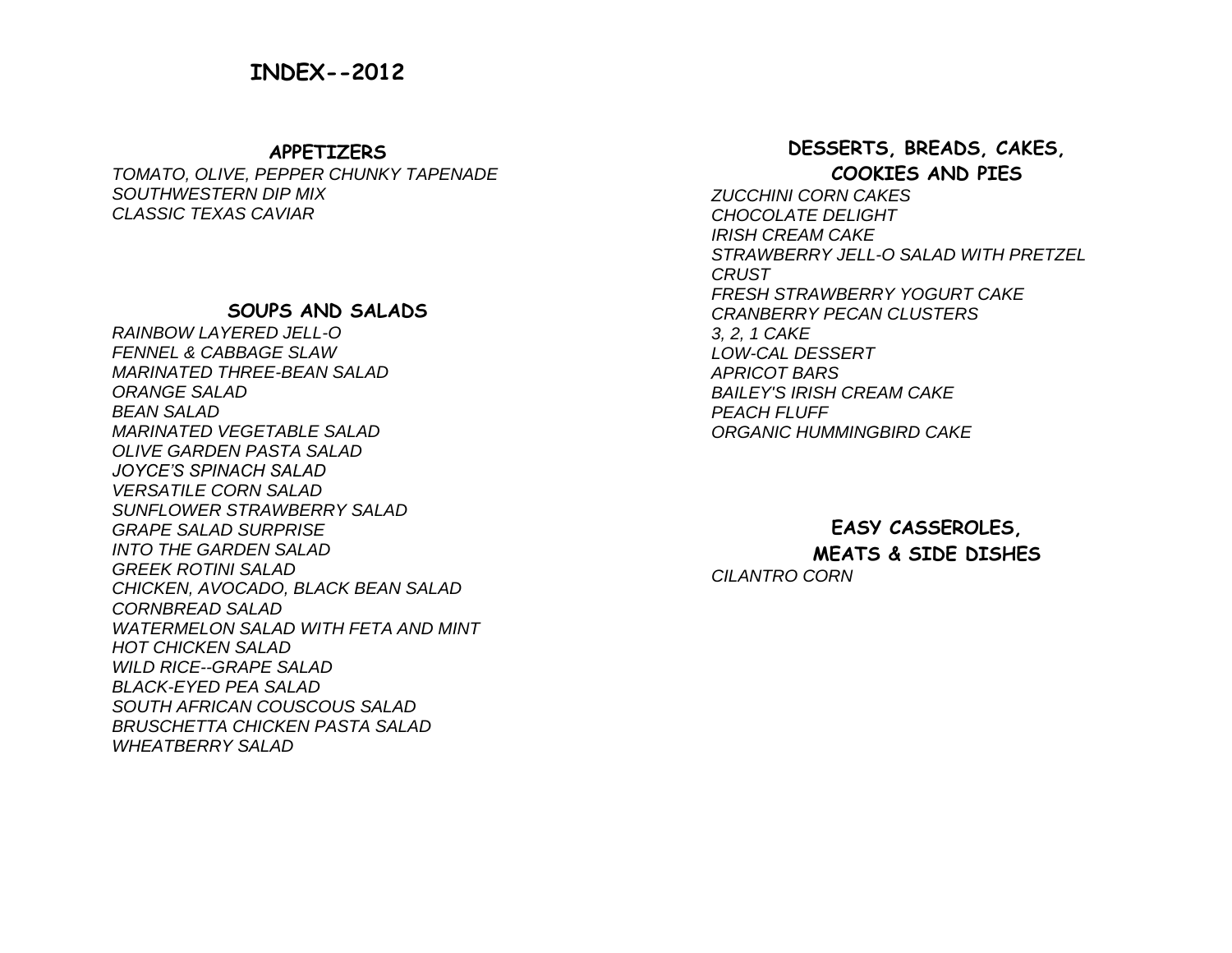## **APPETIZERS & BEVERAGES**

#### **TOMATO, OLIVE, PEPPER CHUNKY TAPENADE** *Elayne Vick*

*Mix together:* 

*3 large chopped tomatoes 3 sliced green onions with tops Green and red pepper, chopped 1 4-oz. can chopped green chilis 1 4-oz. can chopped ripe olives 3 T olive oil 1 T vinegar sprinkle of garlic salt sprinkle of lemon pepper Optional: Cut up avocado Use as dip with chips or crackers or as a sauce on veggies or baked potato.*

#### **SOUTHWESTERN DIP MIX**

*Barbara Atkins*

*1/2 cup dried parsley flakes 1/3 cup dried minced onion 1/3 cup chili powder 1/4 cup ground cumin 2 T dried minced chives 1 T salt (seems like too much!) 2 tsp. paprika 1/2 tsp. crushed red pepper flakes*

*Combine all ingredients. Store mix in an air-tight container in a cool dry place up to 6 months. Yield: 12 batches (1 1/2 cups total)*

## *To prepare a batch of dip:*

*Add 2 T of mix to 1 cup mayonnaise and 1 cup sour cream; stir until blended. Serve with chips or vegetables*.

**CLASSIC TEXAS CAVIAR** *Susan Stanek*

*2 15.8-oz. cans black-eyed peas, drained 1 14.5-oz. can petite diced tomatoes, drained 2 fresh medium jalapeños, stemmed, seeded and minced 1 small [onion,](http://allrecipes.com/recipe/classic-texas-caviar/) cut into small dices 1/2 yellow bell pepper, stemmed, seeded and cut into small dices 1/4 cup chopped fresh cilantro 6 T red wine vinegar 6 T olive oil (not extra virgin) 1/2 tsp. [salt](http://allrecipes.com/recipe/classic-texas-caviar/) 1/2 tsp. [ground black pepper](http://allrecipes.com/recipe/classic-texas-caviar/) 1/2 tsp. garlic powder 1 tsp. dried oregano 1 1/2 tsp. ground cumin*

*Mix all ingredients in a medium bowl; cover and refrigerate 2 hours or up to 2 days. Before serving, adjust seasonings to taste, adding extra vinegar, salt and pepper. Transfer to a serving bowl.*

*Optional: Substituted 1 can of white corn for 1 can of black-eyed peas. (As served.)*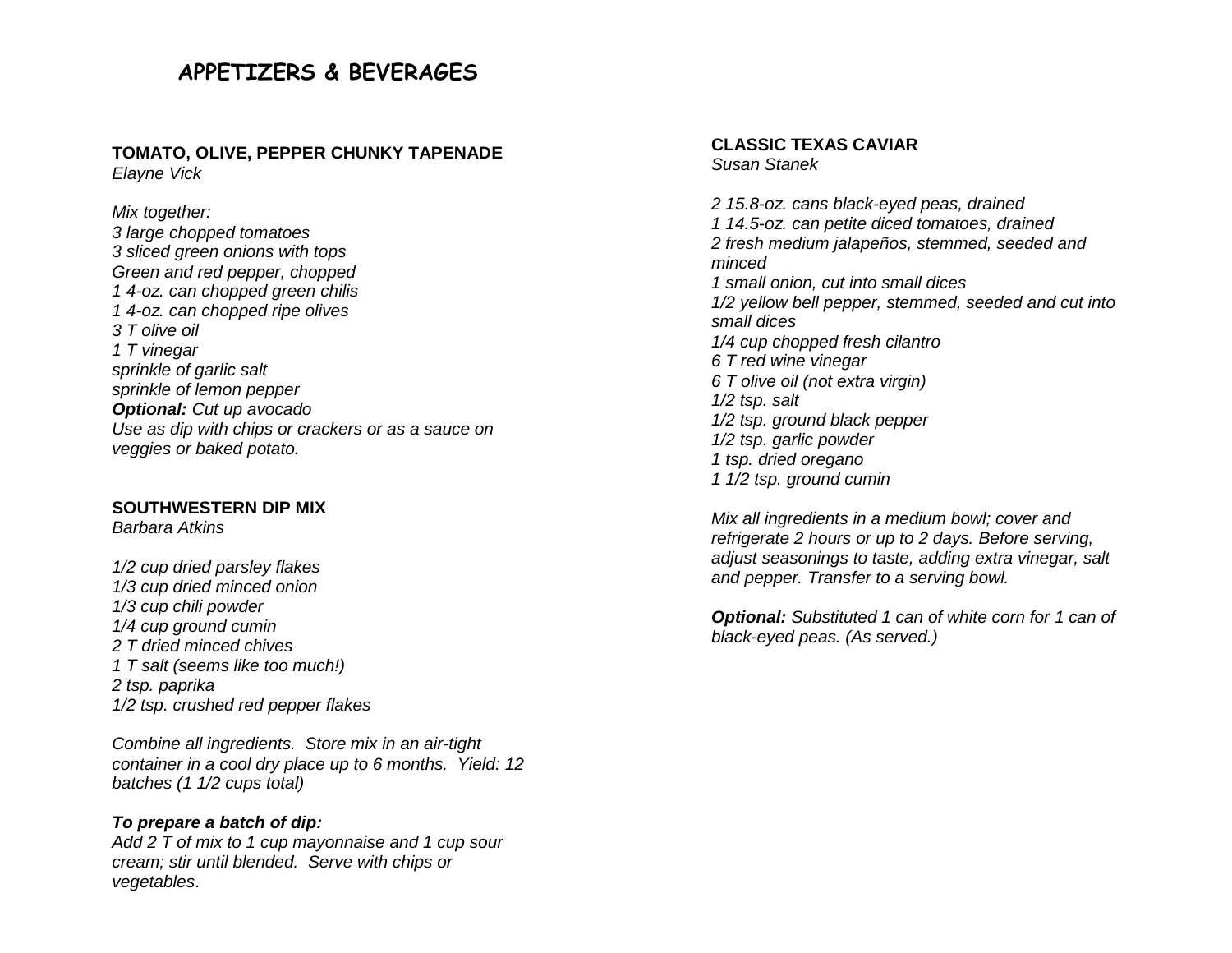## **SOUPS AND SALADS**

*For any new member who may have missed this beautiful salad in other recipe books, here 'tis again!*

## **RAINBOW LAYERED JELL-O**

*Peggy Harris*

*3 oz. packages of Jell-O one each of the following flavors:*

*This is for the regular Jell-O – if you use the no sugar kind the volume for each box is less.*

*Black Cherry, Strawberry, Raspberry, Cherry, Orange, Lemon,*

*Lime*

*16 oz. sour cream plus 1/3 cup – total – the lite works well.*

*1 cup boiling water per 1 box of Jell-O*

*Select a bowl big enough, as it will require almost 10 cups volume once it is finished.*

*A large straight side truffle bowl works well. (You can use a*

*9" x 13" glass pan, but the layers will be very thin which looks more like ribbon and I have had trouble keeping the pan level.)*

*Put the bowl in the fridge. Put it on the shelf with head room to be able to pour each layer of Jell-O into the bowl. Pouring the Jell-O will cause a splash onto the sides of the bowl, which spoils the effect. Also try to avoid causing bubbles while dissolving the Jell-O – stir very gently, or remove the bubbles with a spoon before you pour the Jell-O into the bowl.*

*Prepare one box of Jell-O. Start with the darkest or lightest color.*

*Put one box of Jell-O in a small cup. Add 1 cup of boiling water. Stir thoroughly.*

*Pour ½ of the Jell-O into another cup. It will be about 2/3 cup in each cup.*

*In one cup add 1/3 cup sour cream and mix well. This is the cloudy mix.*

*In the other cup add 3 Tablespoons of cold water. This is the clear mix.*

*Pour one layer (cloudy or clear) in the bowl in the fridge. Let it gel. It will take at least 60 minutes. You want this first layer to be very firm before you do the next layer. Leave the other cup (cloudy or clear) on the counter. After the first layer is firm, pour the second layer in the bowl in the fridge. Let is set 30 minutes, or more, until firm.*

*Then prepare the next box of Jell-O.* 

*Pour in the first layer in the bowl in the fridge. Use either the cloudy or clear, depending on which you did with the first box. Let it set until firm.* 

*Pour in the second layer gently into the bowl. Let it set until firm.*

*It doesn't take quite as long to get firm with the second box.*

*Then prepare each of the rest of the boxes of Jell-O. At this point you can prepare 2 boxes at the same time (4 cups on the counter) and leave them on the counter until the current layer is firm. This will be about 15 minutes each or so. If you pour too early it will 'dig' up the prior layer and it spoils the look, but it will still taste good!*

*You can decorate the top of the bowl with gel cake decoration or fresh organic flowers.*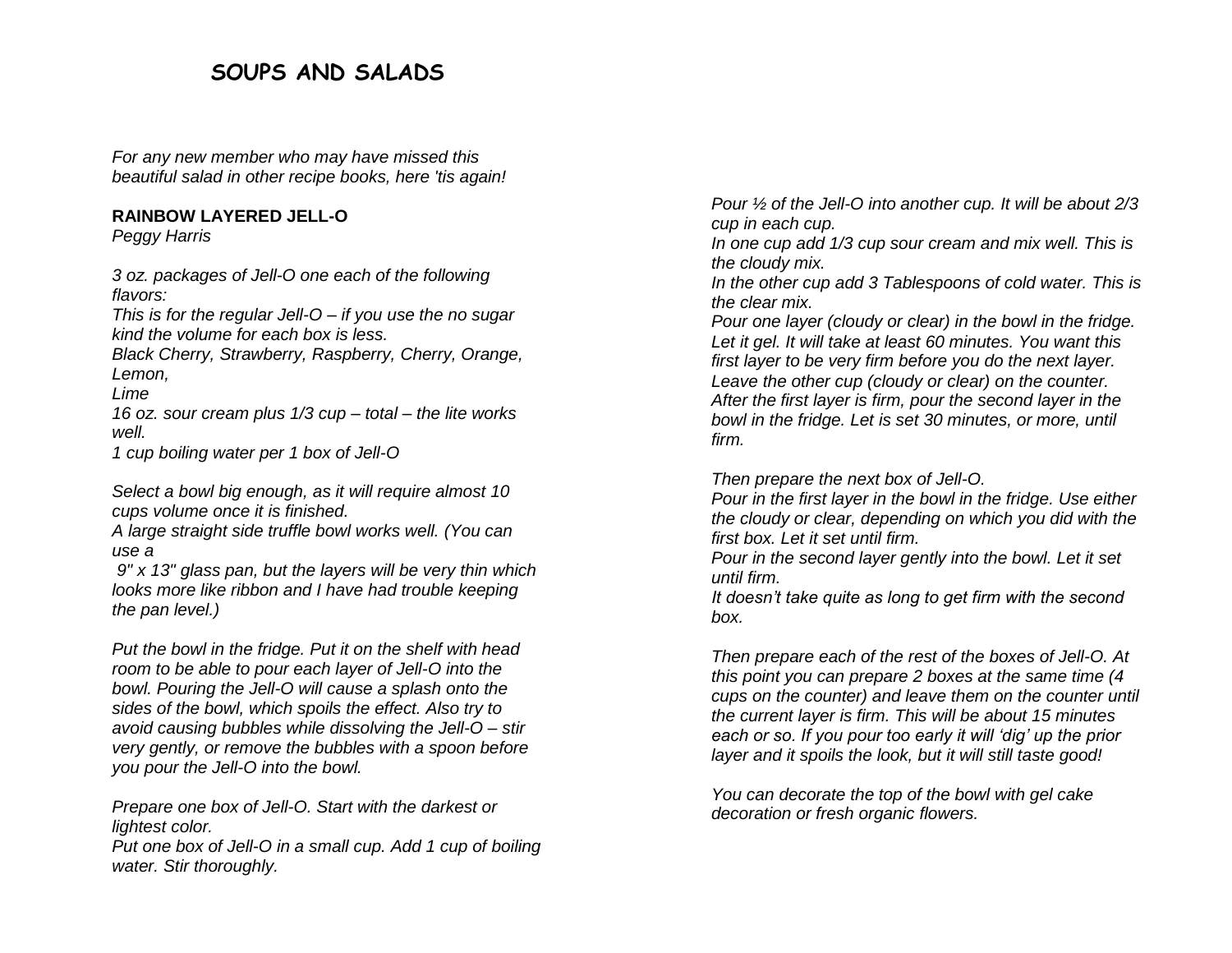#### **FENNEL & CABBAGE SLAW**

*Suzi Guckel Serves: 4*

*1 fennel bulb core removed, quarter, slice thinly, reserve fronds 1 cup thinly sliced purple cabbage 2 chopped scallions 2 slices bacon cooked crisp & chopped 1/4 cup mayonnaise 3 T red wine vinegar 3 T chopped fennel fronds 1 tsp. sugar Salt & pepper to taste*

*Toss the fennel, cabbage, scallions, and bacon together in a medium bowl.*

*Whisk the mayonnaise, vinegar, fennel fronds, sugar, salt and pepper in a small bowl.*

*Add the dressing to the slaw and toss to coat. Serve chilled.*

## **MARINATED THREE-BEAN SALAD**

*1 8.5-oz. can lima beans 1 8-oz. can cut green beans 1 8-oz. can red kidney beans 1 medium onion, thinly sliced and separated into rings 1/2 cup chopped green pepper 2/3 cup vinegar 1/2 cup salad oil 1/4 cup sugar 1 tsp. celery seed*

*Drain the canned beans. In a large bowl combine the lima beans, green beans, red kidney beans, onion rings, and green pepper.*

*In a screw-top jar combine vinegar, salad oil, sugar and celery seed; cover and shake well. Pour vinegar mixture over vegetables and stir lightly. Cover and chill at least 6 hours or overnight, stirring occasionally. Drain before serving. Makes 6 to 8 servings.*

*Quick Three-Bean Salad: Prepare salad as above, except substitute one 8-oz. bottle Italian salad dressing for the vinegar, salad oil, sugar and celery seed. Continue as directed; marinate in refrigerator for 1 to 1 1/2 hours. Drain before serving.*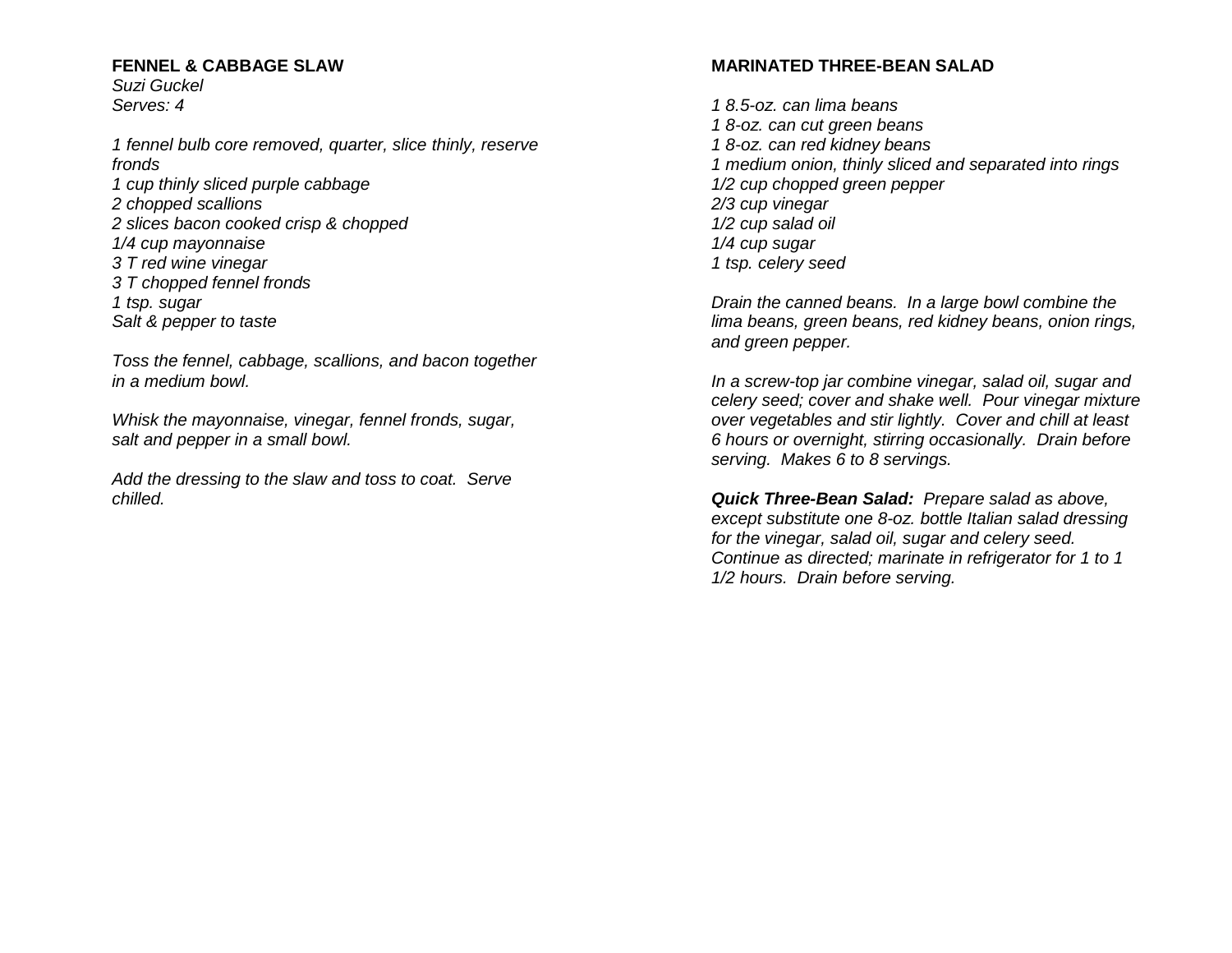#### **ORANGE SALAD**

*Paula Jones*

*1 3-oz. orange Jell-O mix 2 11-oz. cans mandarin oranges (drained, reserve juice) 1 16-oz. cottage cheese, small curd 1 8-oz. crushed pineapple (drained, reserve juice) 1 8-oz. Cool Whip*

*Drain oranges and pineapple juice into saucepan. Heat to dissolve Jell-O in the juices. Stir well to be sure all powder is dissolved. Cool a little—can place in refrigerator to do this (not too much as you don't want the Jell-O to start to set up).*

*Mix cottage cheese and Cool Whip. Add fruit. Mix well. Add Jell-O mixture. Mix well. Pour in container (will fill an 8" x 11" pan to the top). Place in fridge to firm up.*

#### **BEAN SALAD**

*Jimmie Nell Cook*

*1 16-oz. can red beans, drained 1 16-oz. can cut wax beans, drained 1 16-oz. can cut green beans, drained 1 cup celery, diced 1 cup white onion, chopped 1 cup bell pepper, diced 1 cup pimento, diced 1 tsp. salt 1/2 tsp. white pepper 1/2 cup sugar 1/2 cup corn oil 1/2 cup red wine vinegar*

*Combine all ingredients, stirring carefully so beans won't be mashed. Cover and refrigerate for 12-24 hours. Salad will keep for a week in refrigerator. Yield: 20-24 servings.*

#### **MARINATED VEGETABLE SALAD**

*Catherine LaCroix*

*1 can cut green beans, drained 1 can sweet peas, drained 1 can corn, drained 1 jar chopped pimentos 1 cup chopped celery 1 cup chopped red onion 1 green bell pepper, chopped (Optional)*

## *Dressing:*

*1 cup sugar 1 tsp. salt 1/2 cup oil 1 tsp. black pepper 1/2 cup vinegar*

*Mix all ingredients and refrigerate overnight. Makes 10- 12 servings.*

*Note: I also added 1 can red kidney beans and 1 can yellow wax beans.*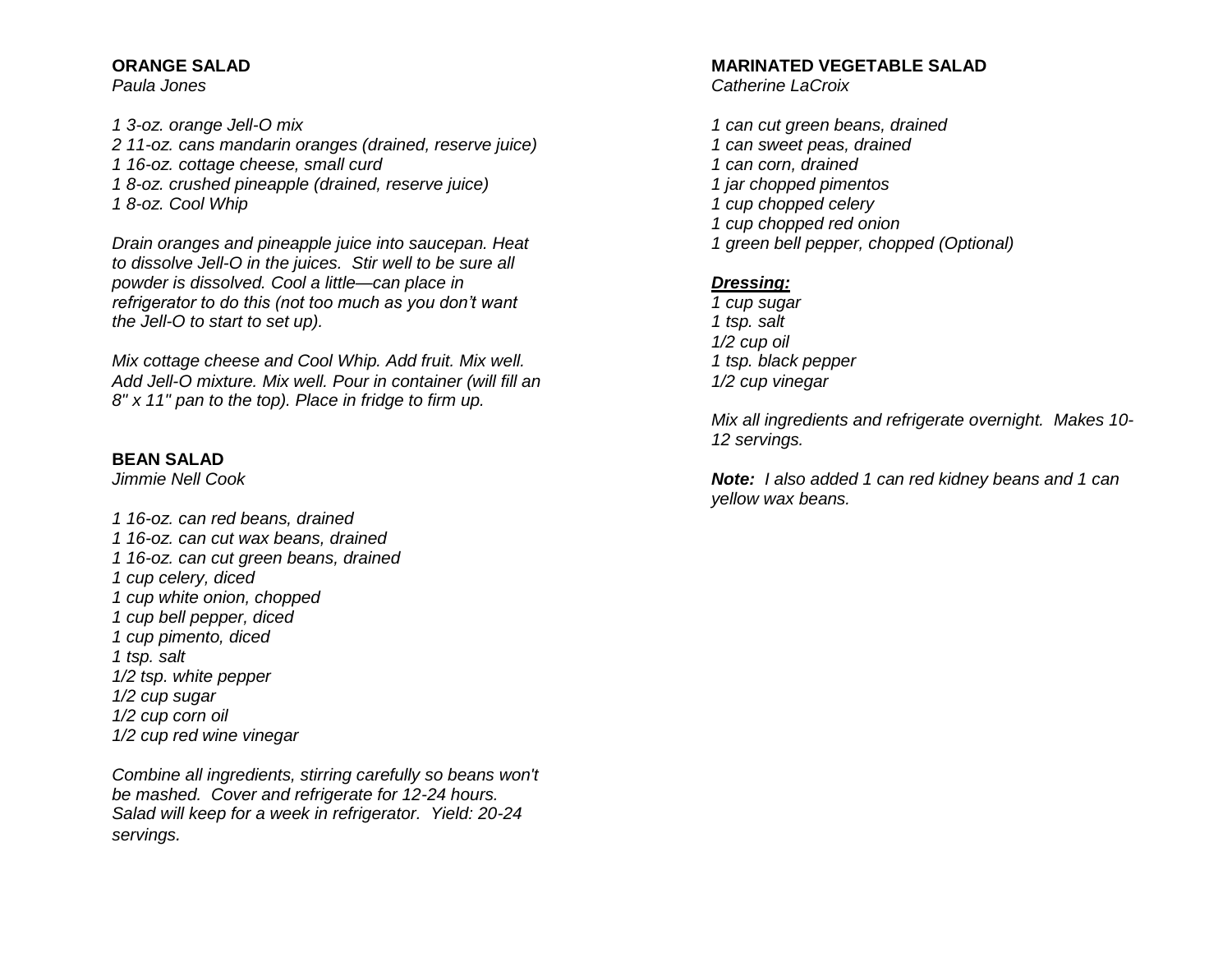#### **OLIVE GARDEN PASTA SALAD**

*Sharon Fisher*

*12 oz. tri-color spiral pasta, cooked according to directions 1 cup green pepper, medium diced 1 cup red bell pepper, medium diced 2 Italian plum tomatoes, seeds removed, diced 1 T fresh garlic, chopped 3 T sun-dried tomatoes 1/2 cup fresh basil, chopped 1/2 lb. salami, julienne cut 1/2 cup sliced black olives 2 thinly sliced carrots*

- *1/2 cup diced red onion 1/4 cup parmesan cheese*
- *1/4 cup Romano cheese*
- *1 20-oz. bottle Olive Garden Italian dressing*

*Combine all pasta salad ingredients in a large mixing bowl. Mix evenly and chill until ready to serve.*

#### **JOYCE'S SPINACH SALAD** *Joyce Wuetig*

*1 bag fresh spinach 4 oz. Bleu cheese, crumbled 1 2.8-oz. can French-fried onion rings, if desired*

## *Dressing:*

*3/4 cup granulated sugar 1/2 tsp. salt 1 tsp. dry mustard 1/4 tsp. paprika 1 10 3/4-oz. can tomato soup 3/4 cup vegetable oil 3/4 cup vinegar 1 onion, peeled and quartered*

*Wash spinach, remove stems and tear into bite-sized pieces. Add Blue cheese; add onion rings, if using; toss gently.*

## *To make the dressing:*

*Mix sugar, salt, mustard and paprika in a tall bottle or jar with a tight-fitting lid. Add tomato soup, oil and vinegar. Add onion for flavor, but remove before serving. Shake well to mix ingredients. Refrigerate and use within a few days.*

*Makes 6 servings and enough dressing for two bags of spinach. Often I make this salad using lettuce, tomatoes, bell peppers and cucumbers. The salad dressing is what makes the salad special.*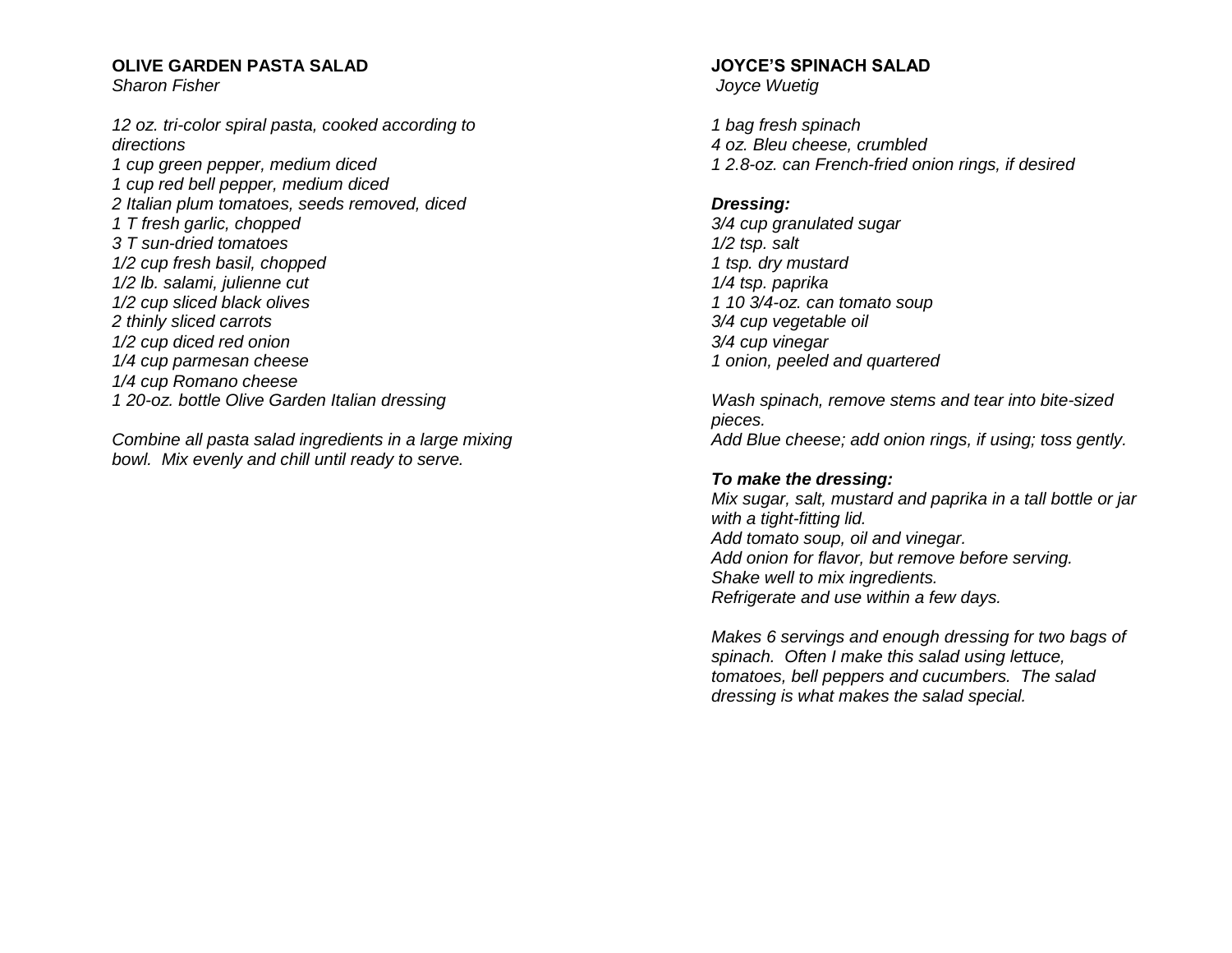## **VERSATILE CORN SALAD**

*Barbara Williams The variation is a Martha Stewart Hors d'oeuvres Makes approximately 40 stuffed cherry tomatoes*

*1 cup cooked corn kernels 2 T chopped fresh basil or 1 tsp. dried basil 1/4 cup chopped onion or 2 scallions, minced 2 T finely chopped red or green bell pepper 1/4 cup olive oil 1 T hot chili oil (optional) 1 cup chopped tomatoes, if using as a salad, or approximately 40 scooped-out cherry tomatoes, if using as an hors d'oeuvres Salt and pepper to taste and mix well.*

*Hollow cherry tomatoes with a melon ball scoop or small spoon. A grapefruit spoon works well. Fill tomatoes with the mixture.*

#### **SUNFLOWER STRAWBERRY SALAD**

*Carolyn and Paul Ernst*

*2 cups sliced, fresh strawberries 1 cup seedless green grapes, halved 1 medium apple, diced 1/2 cup thinly sliced celery 1/4 cup raisins 1/2 cup strawberry yogurt 2 tsp. sunflower seeds (I used much more--2 T)*

*In a large bowl, combine strawberries, apple, grapes, celery and raisins. Stir in the yogurt.*

*Cover and refrigerate for at least 1 hour. Add sunflower seeds and toss.*

#### **GRAPE SALAD SURPRISE** *Miriam Ward*

*2 1/2 - 3 1/2 lbs. red and green seedless grapes, washed and dried 1 8-oz. cream cheese, softened 1 8-oz. carton sour cream 1/2 cup sugar 1 tsp. vanilla*

## *Topping:*

*6 T brown sugar 2 cups finely chopped pecans*

*Mix cream cheese, sour cream, sugar, and vanilla. Gently stir in grapes. Pour into a 9" x 13"-inch dish. Mix topping ingredients and sprinkle over grape mixture. Chill.*

#### **INTO THE GARDEN SALAD** *Michele Burger*

*Romaine lettuce Yellow squash Cucumber Orange peppers 5 small potatoes, cooked with skins, sliced, chilled 5 slices of bacon, cooked and crumbled 1/2 cup walnuts, chopped 1/2 cup yellow cherry tomatoes 1/2 cup honey mustard salad dressing.*

*Toss ingredients with dressing. Chill. Serves 8*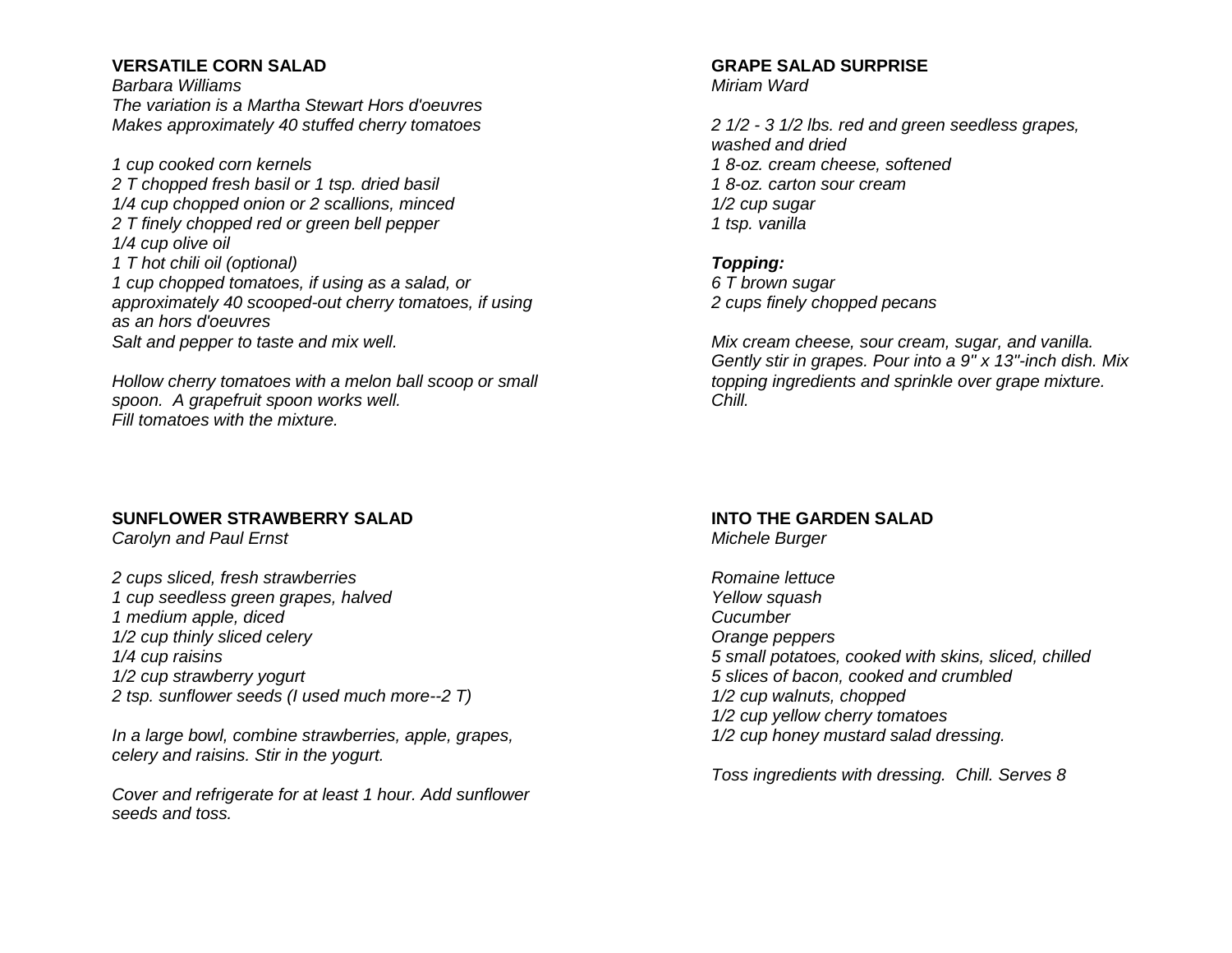### **GREEK ROTINI SALAD**

*Babs Sidorowicz*

*8 oz. rotini (garden style twirls or corkscrew pasta) 1/4 lb. feta cheese crumbled 1 medium cucumber, coarsely chopped 1/2 cup ripe pitted olives, halved 1/2 cup sliced green onions 2-3 tomatoes cut in wedges for garnish*

*1/4 cup oil 1/4 cup vinegar 1 T parsley flakes 1 T oregano leaves 1 clove garlic minced 1/2 tsp. salt 1/4 tsp. pepper*

*Cook rotini. Drain and rinse with cold water. Drain thoroughly. Combine rotini, cucumber, feta cheese, olives and onion.* 

*Blend together oil, vinegar, parsley, garlic, oregano, salt and pepper. Pour over rotini and toss gently to blend. Garnish with tomato wedges.*

*Chill several hours before serving. Makes about 5 cups.*

## **CHICKEN, AVOCADO, BLACK BEAN SALAD**

*Adapted from South Beach Diet by Sally Hart*

*2 grilled large chicken breasts, diced 3 T lime juice 4 1/2 T olive oil 3 cans black beans, drained & rinsed 1 garlic clove, minced 1 1/2 tsp. salt 1/2 tsp. ground black pepper Red pepper flakes to taste 1 bunch cilantro, chopped 3 avocadoes, cut into pieces*

*Whisk lime and oil together. Stir in rest of ingredients. Correct seasonings. Serves 12.*

## **CORNBREAD SALAD**

*Dee Gates*

*1 6-oz. pkg. Mexican cornbread mix*

- *1 1-oz. pkg. Buttermilk Ranch dressing mix*
- *1 small head Romaine lettuce, shredded*
- *2 large tomatoes, chopped*
- *1 15-oz. can black beans, rinsed and drained*

*1 15-oz. can whole kernel corn with red and green pepper, drained*

*1 8-oz. pkg. shredded Mexican cheese blend 6 bacon slices, cooked and crumbled*

*5 green onions, chopped*

*Prepare cornbread to package directions; cool and crumble. Set aside. Prepare dressing mix to package directions.*

*Layer in large bowl with half of the cornbread, lettuce, and next 6 ingredients; spoon half of the dressing evenly over top. Repeat layers; cover and chill at least 2 hours. Serves 10-12. Enjoy!*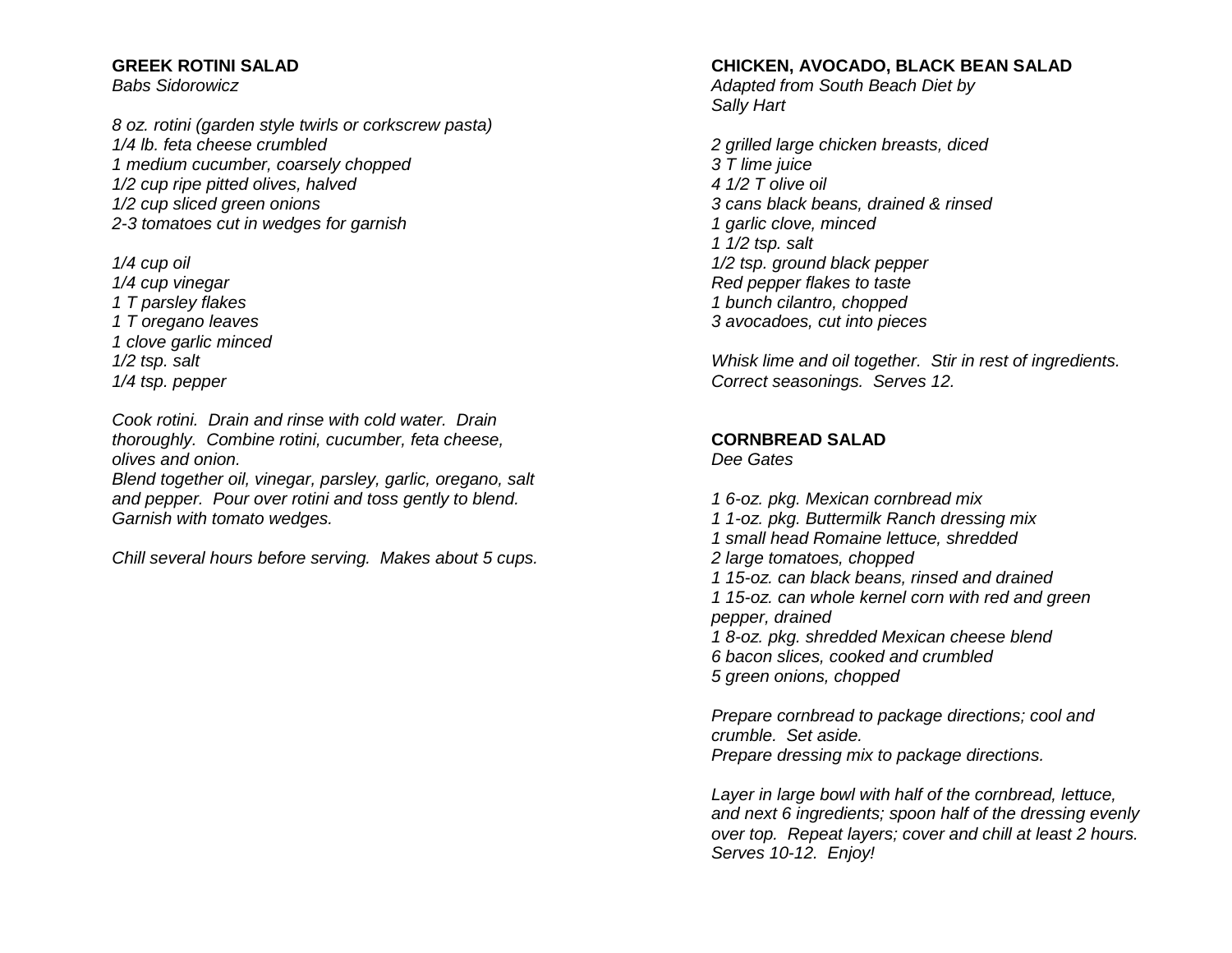#### **WATERMELON SALAD WITH FETA AND MINT**

*Natasha Loeblich (foodandwine.com)*

*1/3 cup extra-virgin olive oil 3 T fresh lemon juice 2 tsp. kosher salt 1 tsp. Tabasco 1/2 tsp. freshly ground pepper One 8-lb. seedless watermelon, scooped into balls with melon baller or cut into 1 1/2-inch chunks (10 cups) chilled. 1/2 lb. feta cheese, crumbled (2 cups) 1 1/4 cup pitted Kalamata olives, coarsely chopped, (optional)*

*1 small sweet onion, cut into 1/2 inch dices 1 cup coarsely chopped mint leaves*

*In a large bowl, whisk the oil, lemon juice, salt, Tabasco and pepper. Add the watermelon, feta, olives and onion and toss gently. Garnish with the mint and serve.*

## **HOT CHICKEN SALAD**

*Helen Russell*

*1 can cream of mushroom soup, undiluted 2 cups cooked, diced chicken (breasts & thighs work well) 1 T lemon juice 2 T minced onion 1 cup diced celery 1 7-oz. can whole pimento, diced 3 hard boiled eggs, cut up 1 10-oz. pkg. potato chips 3/4 cup Miracle Whip or mayonnaise 1/2 cup sliced almonds*

*Line large casserole with one-half bag crushed potato chips. Mix other ingredients and place over layer of chips. Cover with remaining chips. Bake 15 minutes at 450°. Serves 12.*

## **WILD RICE--GRAPE SALAD**

*Margaret Hutchins*

*Cook 1 pkg. long grain and wild rice with 1 cup chicken broth and water.*

#### *Toss with:*

*1/4 cup curry vinaigrette 1/4 cup white wine vinegar 2 T olive oil 2 T lemon juice 1 tsp. curry powder 1/2 tsp. salt 1/2 tsp. sugar 1/4 tsp. minced garlic 1/4 tsp. dill weed 1/8 tsp. black pepper Dash hot pepper seasoning*

*Combine ingredients. Cool rice.*

## *Toss with:*

*2 cups red seedless grapes 1/2 cup sliced celery 1/4-1/2 cup chopped parsley 2 T minced scallions*

*Serve chilled.*

## **BLACK-EYED PEA SALAD**

*First-Place BEP Festival, 1983 Michele Burger*

*2 cans Black-Eyed Peas (BEP), drained/rinsed 1 can sliced black olives 1 bunch green onion, sliced Black cracked pepper to taste 1 bottle of Paul Newman's Italian Dressing*

*Chill. Serves 8*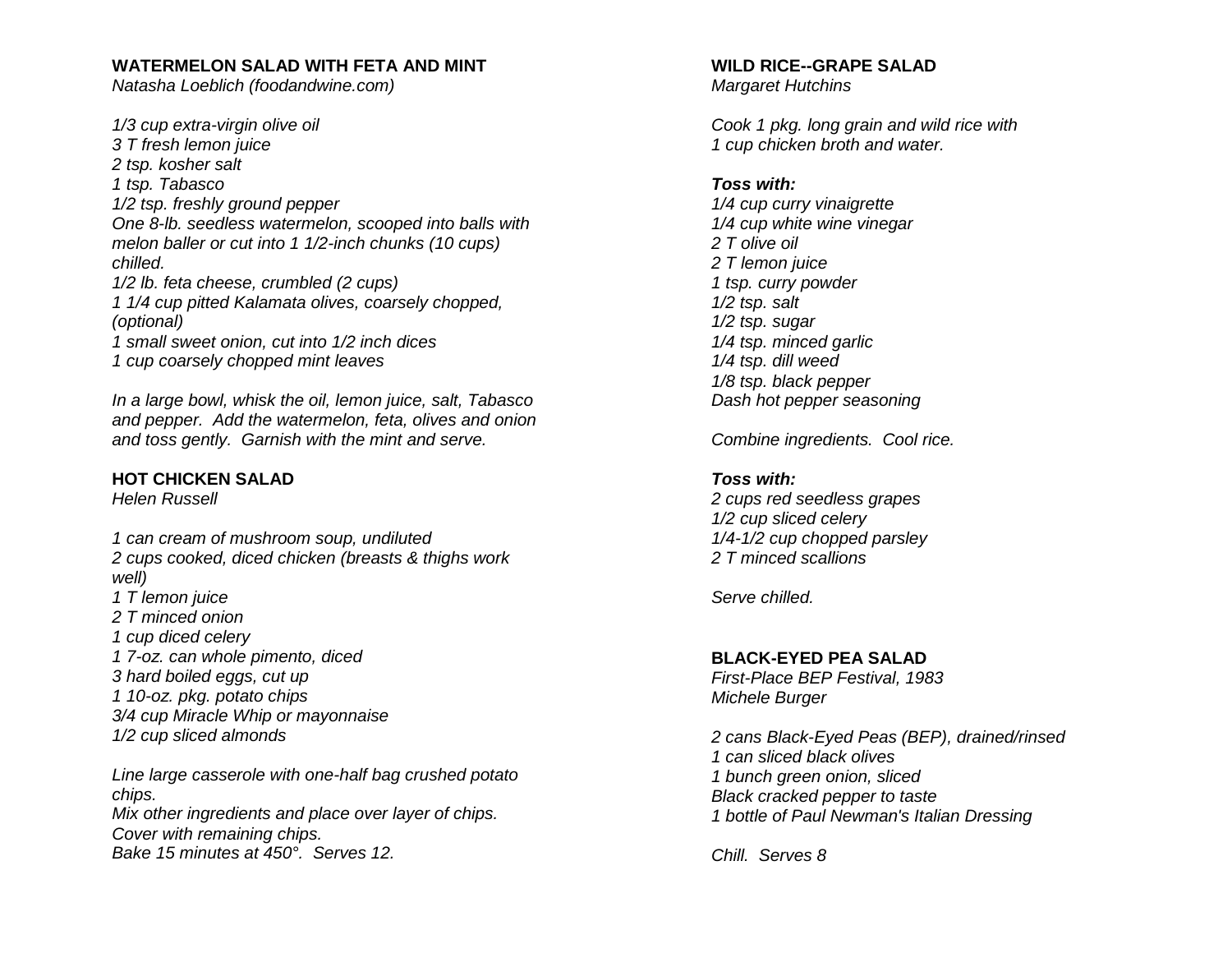## **SOUTH AFRICAN COUSCOUS SALAD**

*Lindle O'Neil*

*1 pkg. couscous (original/plain) cooked in chicken broth and spread on a sheet pan to cool 1 cup diced zucchini 1 cup diced carrot 1 cup asparagus, cut on the bias, blanched for 2 minutes in salted water, flash cooled in ice, drain and chill 1 cup or can chick peas (garbanzo beans) drained and rinsed 1 cup of snipped fresh parsley 1/2 cup of golden raisins 1/2 cup chopped dried apricots Vinaigrette to dress 4 hours or overnight*

#### *Add last:*

*1 cup of toasted slivered almonds. Brown with 1 T butter in non-stick skillet on low heat, stir often Optional: 2 broasted (baked/roasted) chicken breasts slivered*

## **BRUSCHETTA CHICKEN PASTA SALAD**

*Tina Boserup*

*2 cups diced cooked chicken 4 cups cooked shell noodles 2 cups diced Roma tomatoes 1 thinly sliced large red onion 1/2 cup olive oil 1/4 cup balsamic vinegar 1 cup chopped fresh basil 1 cup crumbled feta cheese Kosher salt to taste Fresh ground pepper to taste*

*Toss all ingredients, except feta cheese, in a large bowl; cover and refrigerate at least 1 hour—longer is better. Before serving, add the feta cheese.*

#### **WHEATBERRY SALAD**

*Debbie Monahan Barefoot Contessa recipe*

*1 cup hard winter wheatberries Kosher salt 1 cup finely diced red onion 6 T good olive oil, divided 2 T balsamic vinegar 3 scallions, minced, white and green parts 1/2 red bell pepper, small diced 1 carrot, small diced 1/2 tsp. freshly ground black pepper*

*Place the wheatberries and 3 cups of boiling salted water in a saucepan and cook, uncovered, over low heat for approx. 45 minutes, or until they are soft. Drain.*

*Saute' the red onion in 2 T olive oil over medium-low heat until translucent, approx. 5 min. Turn off heat and add the remaining 4 T (1/4 cup) oil and the balsamic vinegar. In a large bowl, combine warm wheatberries, sautéed onions, scallions, red bell pepper, carrot, 1/2 tsp. salt, and pepper. Allow the salad to sit at least 30 min. for the wheatberries to absorb the sauce. Season to taste and serve at room temperature.*

*I also add: 1 cup dried cranberries 1 cup edamame 2 stalks celery, finely chopped Feta cheese and walnuts to taste.*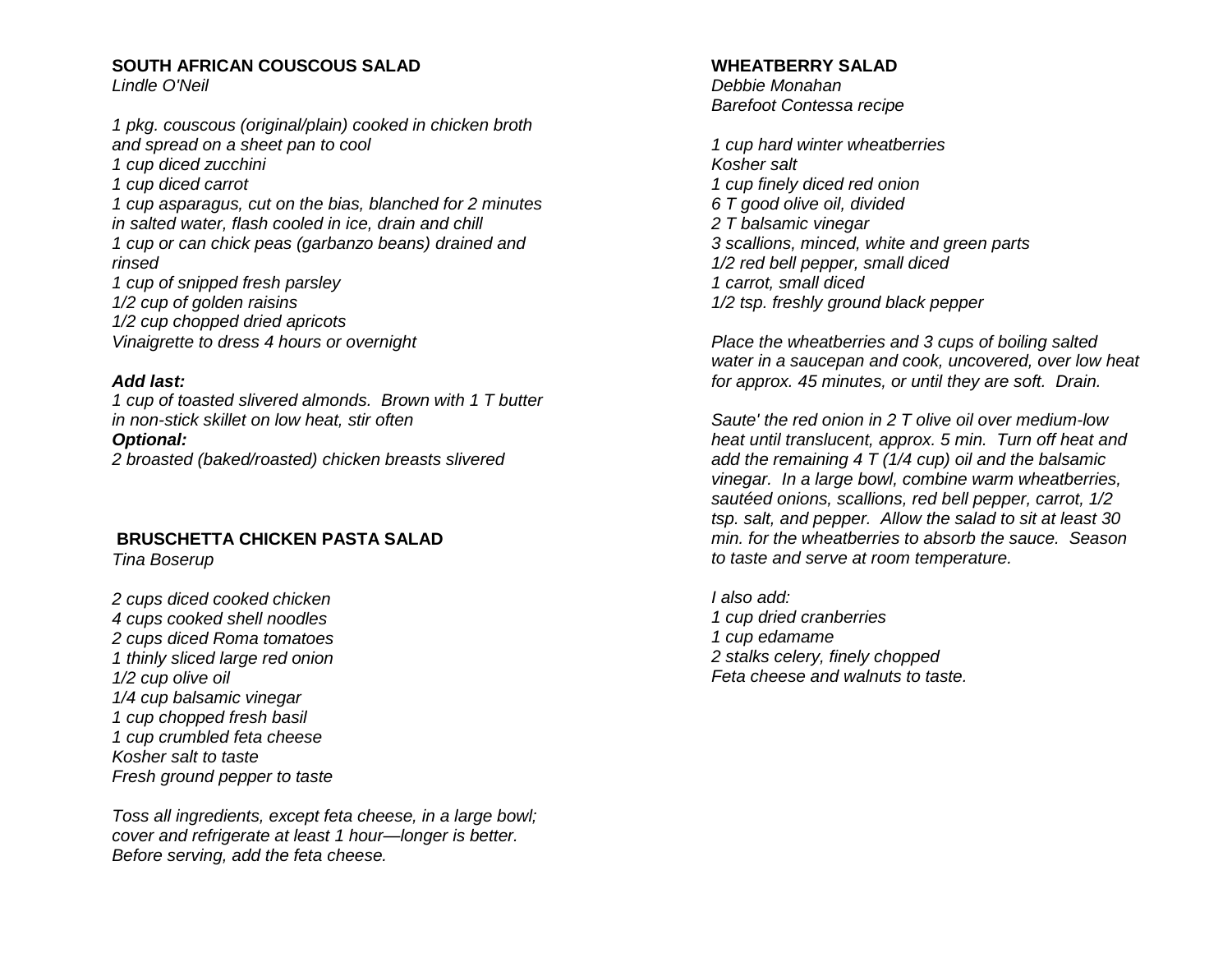# **DESSERTS—BREADS, CAKES, COOKIES, PIES**

#### **ZUCCHINI CORN CAKES** *Ella Barber*

*1 cup grated zucchini 1/2 cup frozen corn, thawed 1/4 cup chopped onion 1 egg 1 cup Bisquick mix 1 T milk 3/4 tsp. salt 1/2 tsp. pepper vegetable oil for cooking 1/3 cup sour cream 1 cup cherry tomatoes, quartered fresh basil*

*1. In large bowl, stir together zucchini, corn, onion, egg, Bisquick mix, milk, salt and pepper.*

*2. Grease griddle or skillet with oil; heat over medium heat (350°). For each corn cake, pour 1/4 cup batter onto hot griddle. Cook until golden brown on both sides.*

*3. Serve corn cakes topped with sour cream and tomatoes. Garnish with basil.*

#### **CHOCOLATE DELIGHT** *(My Sin) Marci Junge*

*2 sticks butter, softened 2 cups flour 3/4 cup chopped pecans Mix together and press into a 13" x 9" x 2" pan. Bake 20 minutes at 350° and cool.*

*1 8-oz. pkg. cream cheese, softened 1 cup powdered sugar 1 9-oz. Cool Whip, thawed Mix together and spread over cooled crust.*

*1 small package instant chocolate pudding 1 small package instant vanilla pudding 3 cups milk Beat together with electric mixer and pour over cream cheese mixture.*

*Top with another container of Cool Whip. Chill.*

*Garnish with shaved chocolate and pecans.*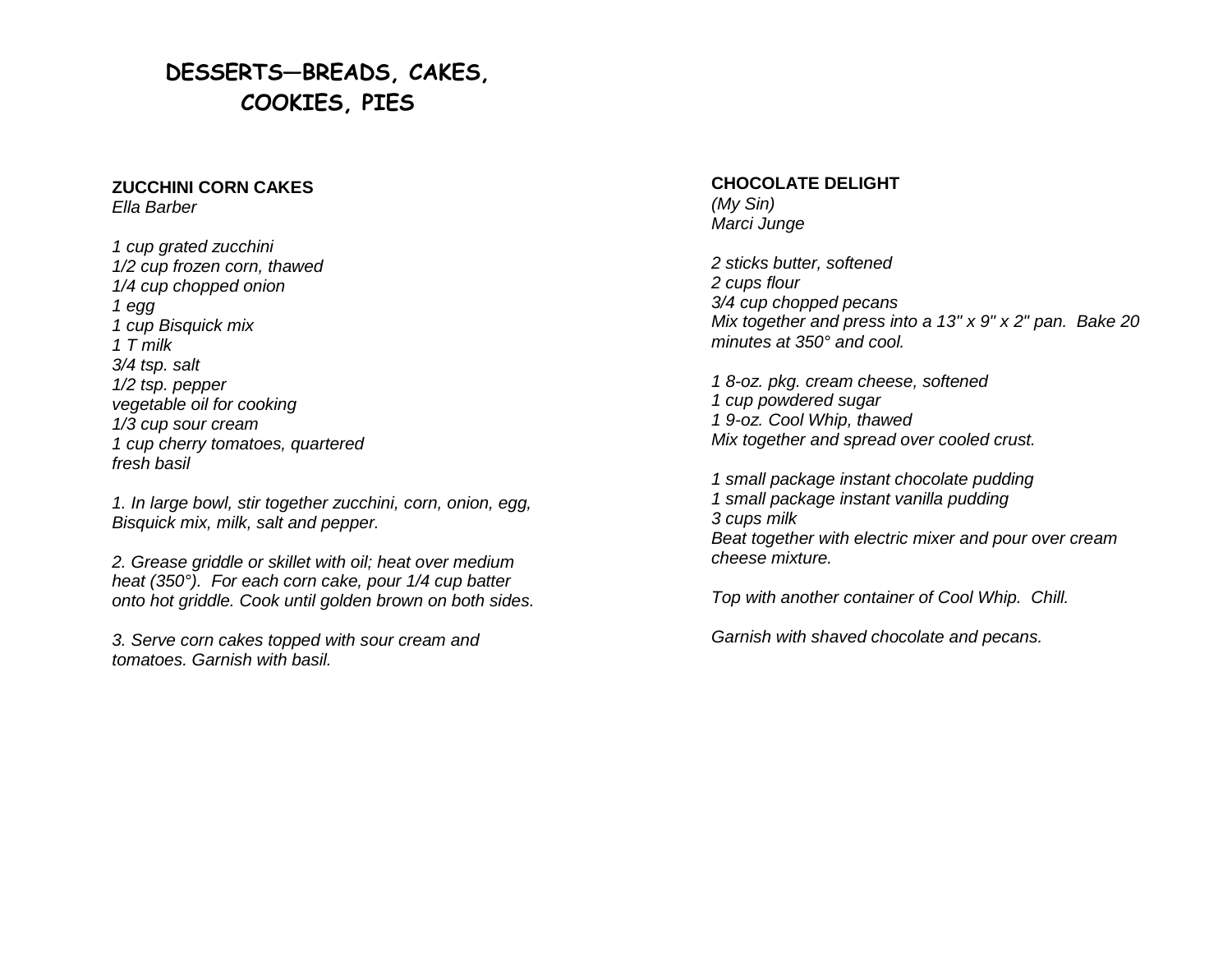## **IRISH CREAM CAKE**

*Sandy Kancavicus*

*1/2 cup finely chopped pecans 1/2 cup finely shredded coconut 1 18.25-oz. package yellow cake mix 1 3.4-oz. package instant vanilla pudding mix 4 eggs 1/4 cup water 1/2 cup vegetable oil 3/4 cup Irish Cream liqueur* 

## *Glaze:*

*1/2 cup butter 1/4 cup water 1 cup white sugar 1/4 cup Irish Cream liqueur* 

*1. Preheat oven to 325°F. Grease and flour a 10-inch bundt pan. Sprinkle chopped nuts and coconut evenly over bottom of pan.* 

*2. In a large bowl, combine cake mix and pudding mix. Mix in eggs, 1/4 cup water, 1/2 cup oil and 3/4 cup Irish Cream liqueur. Beat for 5 minutes at high speed. Pour batter over nuts in pan.* 

*3. Bake for 60 minutes, or until a toothpick inserted into the cake comes out clean. Cool for 10 minutes in the pan while you prepare the glaze.* 

*4. To make the glaze, combine butter, 1/4 cup water and 1 cup sugar in a small saucepan. Bring to a boil and continue boiling for 5 minutes, stirring constantly with a whisk. Remove from heat and whisk in 1/4 cup Irish Cream.* 

*5. Invert the cooled cake onto a serving platter. Prick top and side of cake. Spoon glaze over top and brush onto sides of cake, until the glaze is absorbed.*

## **STRAWBERRY JELL-O SALAD WITH PRETZEL CRUST**

*Kathy Stone (Cooks.com)*

*2 cups pretzels, crushed 4 T sugar 1/2 – 3/4 cups butter, melted 1 8-oz. pkg. cream cheese, softened 1/2 cup sugar 1 8-oz. carton Cool Whip 1 large box strawberry Jell-O 2 cups boiling water 2 pkgs. strawberries (frozen), thawed and drained*

*Mix pretzels, 4 T sugar, and butter together; press into bottom of 9" x 13" pan. Bake at 400° for 6 minutes; cool.* 

*In mixing bowl, fold Cool Whip into cream cheese and 1/2 cup sugar. Spread over cooled crust. Dissolve Jello into boiling water. Add strawberries to Jell-O and pour over cream cheese.*

*Chill and let set. Cut into squares to serve. Serves 12.*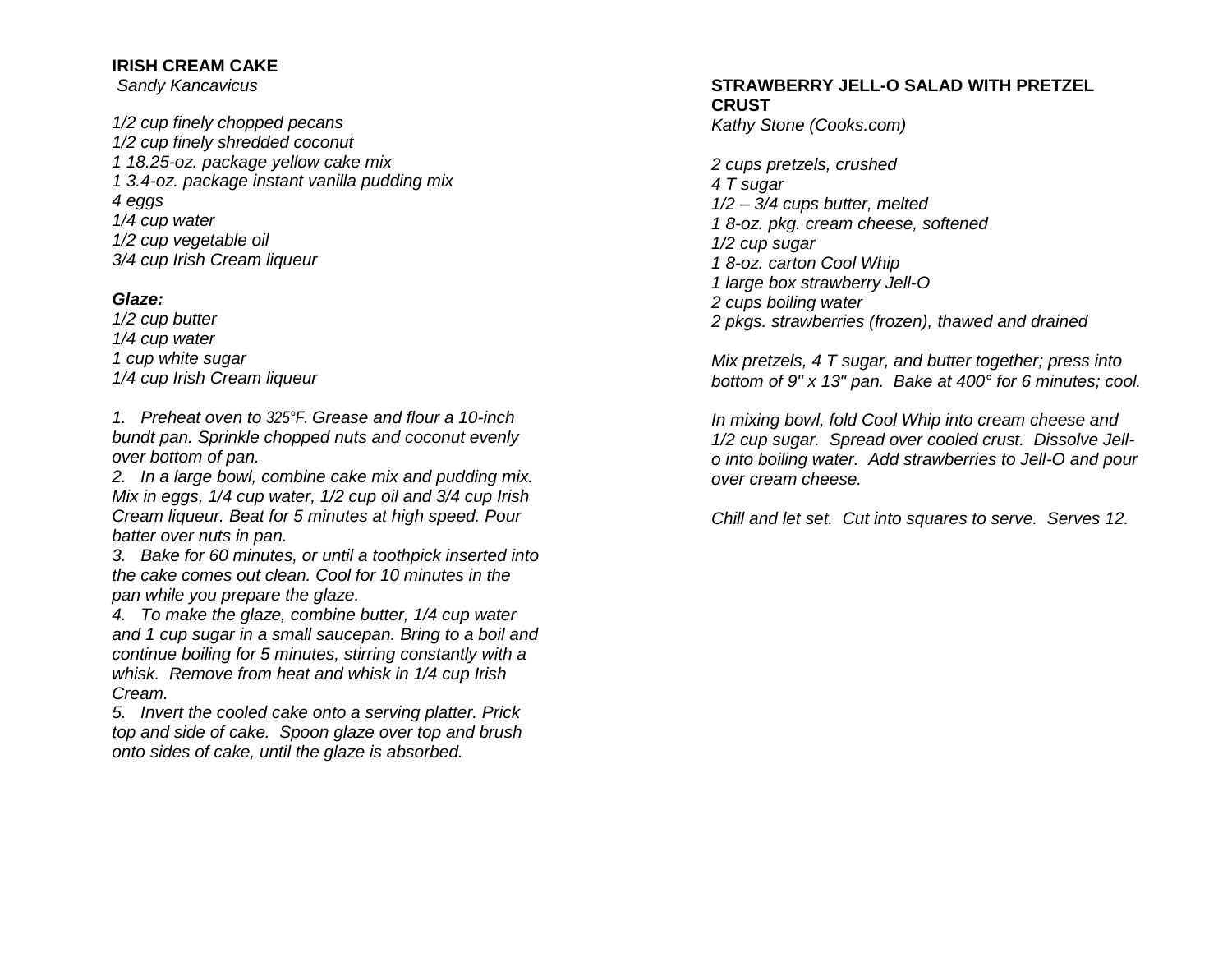#### **FRESH STRAWBERRY YOGURT CAKE**

*Sheri Jones recipe from [A Spicy Perspective](http://aspicyperspective.com/2010/05/farmstand-fresh.html)*

*1 cup (2 sticks) butter, softened 2 cups sugar 3 eggs 3 T lemon juice, divided Zest of 1 lemon 2 1/2 cups all-purpose flour, divided 1/2 tsp. baking soda 1/2 tsp. salt 1 8-oz. plain or vanilla Greek yogurt 12 oz. fresh strawberries, diced 1 cup powdered sugar*

*Preheat oven to 325°. Grease and flour a 10-inch Bundt pan (10-15 cup pan.) Sift together the 2 1/4 cups of flour, baking soda and salt. Mix in the lemon zest and set aside.*

*With an electric mixer, cream together the butter and sugar until light and fluffy. Beat in the eggs one at a time, then stir in 1 T lemon juice. Alternate beating in the flour mixture and the yogurt, mixing just until incorporated.*

*Toss the strawberries with the remaining 1/4 cup of flour. Gently mix them into the batter.*

*Pour the batter into the Bundt pan. Bake in the preheated oven for 60 minutes, or until a toothpick inserted into the center of the cake comes out clean.*

*Allow to cool at least 20 minutes in the pan, then turn out onto a wire rack and cool completely. Once cooled, whisk together the remaining 2 T of lemon juice and the powdered sugar. Drizzle over the top of the cake.*

## **CRANBERRY PECAN CLUSTERS**

*(Recipe from Lavrenova Svetlana) Prepared by Joetta King Served at the TGC 'Hats off to Texas Gardeners' Garden Party 3/23/12*

*1 lb. chopped pecans* 

*1 lb. dried cranberries* 

*1 lb. bar of almond bark--24-oz. pkg. I used all but three of the squares (just cut the bark minus 3 squares) of the Plymouth Pantry white almond bark brand (found at Wal-Mart) .*

*Toasted whole pecans in 350° F. oven for 10 minutes. If you started with whole pecans, chop.*

*Melt almond bark in glass bowl in microwave about 2 minutes on 70% power. Check and stir after about a minute. The bark will not look like it has melted, but it will have melted a little. Stir until smooth. [I kind of ignored these instructions and simply followed the instructions on the package and didn't bother reducing power to 70%.]* 

*Mix cranberries and nuts and stir both into almond bark.* 

*Drop on wax paper like drop cookies. [Will appear to be rather a crumbly mass, but when it cools it will be solid]*

*Let set about 20-30 minutes.*

*Makes 36-44 cookies.*

*You can freeze the cookies.*

*According to Janis Wilbur of Dallas, you can half the recipe using 6 squares of white almond bark, 1 cup of pecans and 1 cup of dried cranberries.*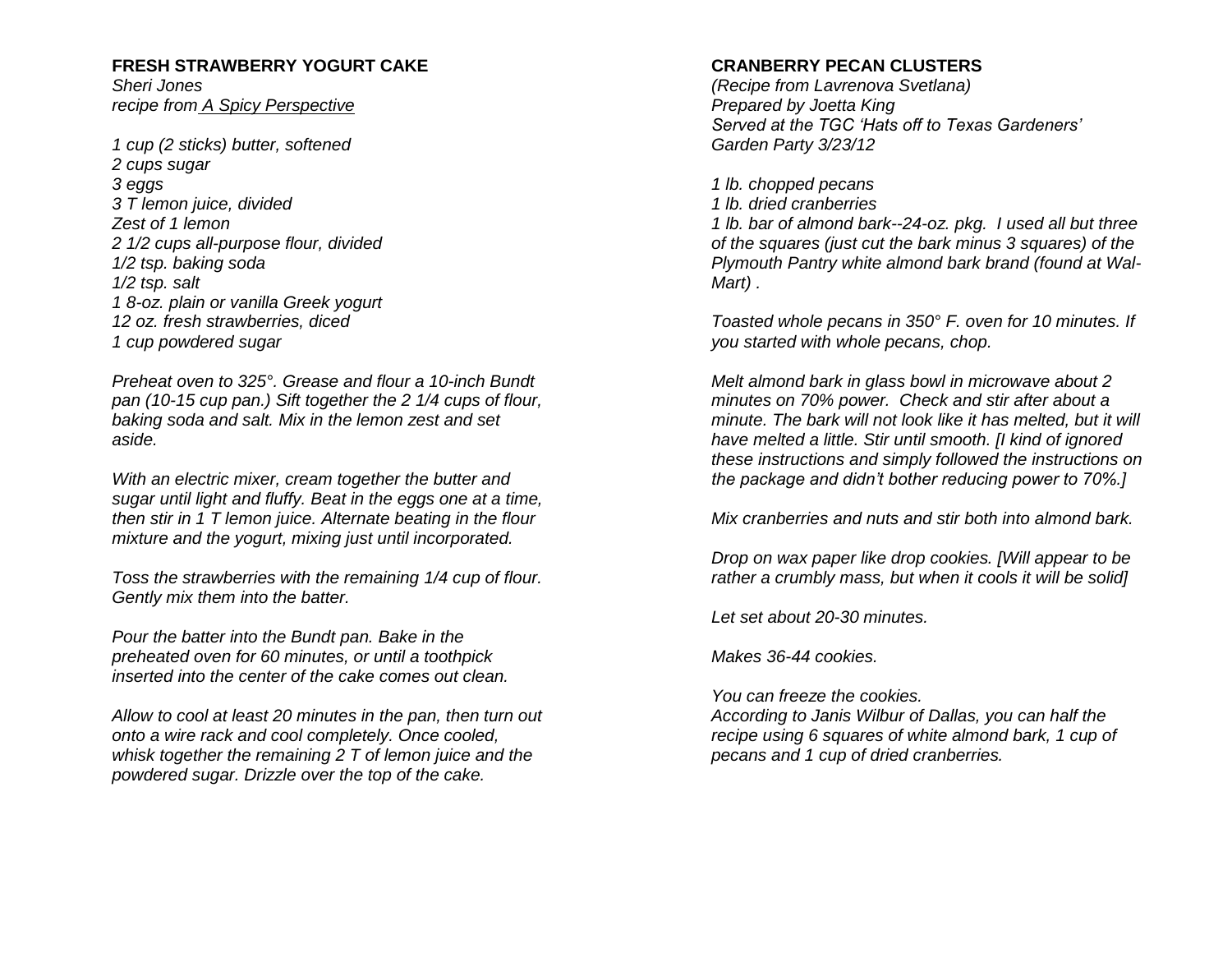**3, 2, 1 CAKE** *Barbara Atkins*

*These individual little cakes are amazing and ready to eat in one minute! They are perfect for whenever you feel like a treat without all the fat and calories that cake can have. Genius idea! Wish I'd thought of it!*

#### *INGREDIENTS:*

*1 box Angel Food Cake Mix 1 box Cake Mix--Any Flavor*

#### *DIRECTIONS:*

*In a Ziploc bag, combine the two cake mixes together and mix well. For each individual cake serving, take out 3 Tablespoons of the cake mix combination and mix it with 2 Tablespoons of water in a small microwave-safe container. Microwave on high for 1 minute, and you have your own instant little cake! KEEP remaining cake mixture stored in the Ziploc bag and use whenever you feel like a treat! You can top each cake with a dollop of fat-free whipped topping or some fresh fruit.*

*Helpful Tips: This recipe is called 3, 2, 1 Cake because all you need to remember is: "3 tablespoons mix, 2 tablespoons water, 1 minute in the microwave!" Try various flavors of cake mix like carrot, red velvet, pineapple, lemon, orange, etc. Just remember that one of the mixes has to be the angel food mix.*

*NOTES: Always remember, that one of the cake mixes MUST be Angel Food. The other can be any flavor. The Angel Food is the cake mix that has the eggs whites in it. So, if, anyone is allergic to egg whites, you canNOT serve this recipe.*

*If you use a carrot cake and angel food combination, it does work; but when you mix it with the water, let it sit a minute before you put it in the microwave so the water can soften the carrots and raisins. HINT: Be sure to label the Ziploc bag with the mix in it!!*

#### **LOW-CAL DESSERT** *Barb Morrell*

*169 calories per 1/24 serving*

*1 Angel food cake* 

*2 containers of low-calorie strawberry yogurt 2 pkgs. Dream Whip—Mix according to directions Fresh strawberries, cut into slices 4-6 kiwi, cut into slices*

*Cut cake in half and tear into bite-sized pieces. Place in bottom of glass bowl. Spread one container of yogurt over cake pieces, then spread 1/3 Dream Whip over yogurt. Add one layer of strawberries, and one layer of kiwi slices. Repeat layers. Top with remaining Dream Whip.*

*Best to make 8 hours or more before serving.*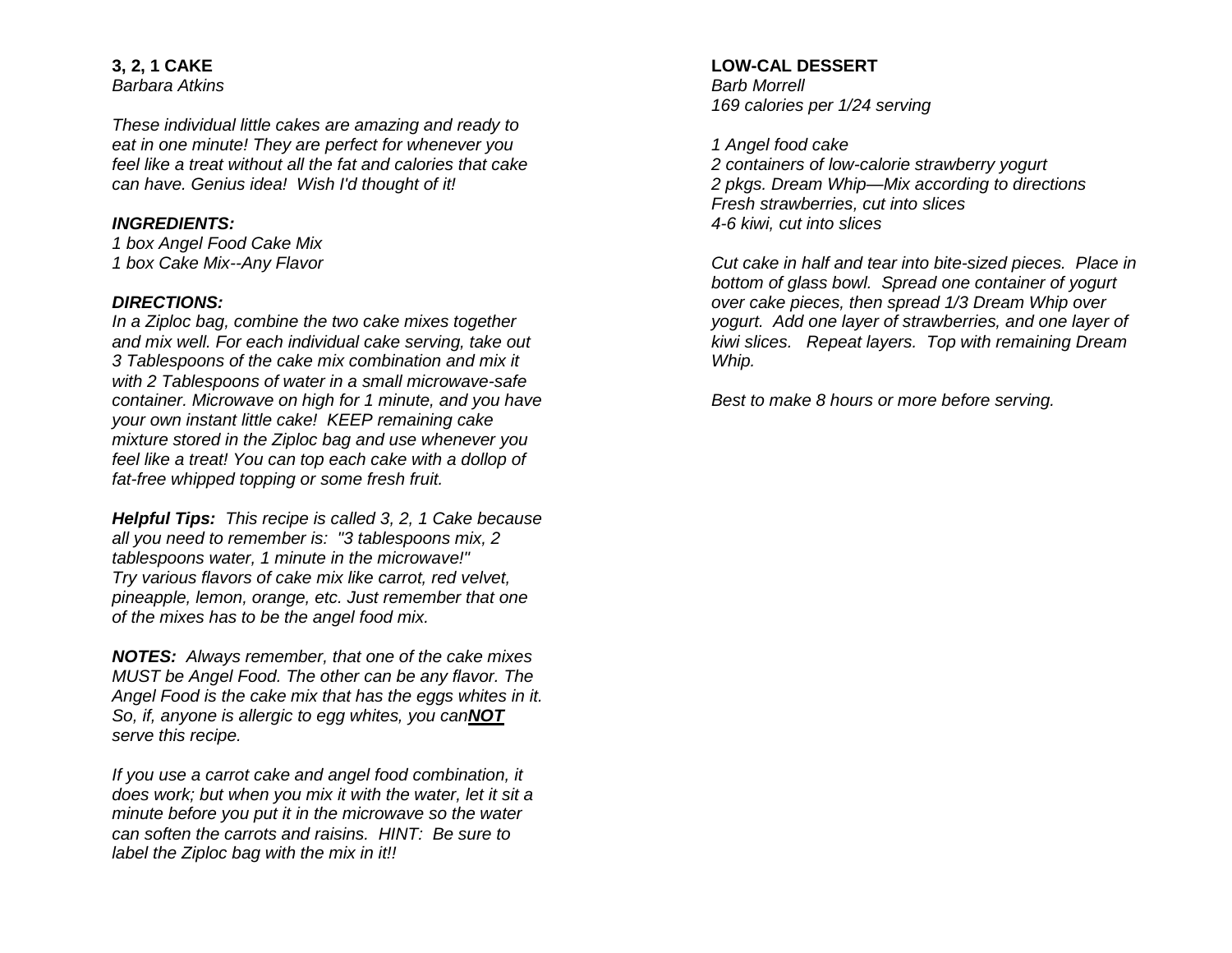## **APRICOT BARS**

*Sandy Cavanaugh*

*1 cup real butter 1 cup sugar 2 cups flour 1 cup finely chopped pecans 1 18-oz jar Smucker's Apricot preserves*

*Cream butter and sugar Mix in flour 1 cup at a time Add pecans.*

*Spread 3/4 of dough out on jelly roll pan (~15" x 11") almost to edges (between 1/8" and ¼" thick).*

*Bake 350° for 15 to 20 minutes, until just starting to get golden around edges.*

*Remove from oven, spread with preserves, crumble and sprinkle remaining dough over.*

*Bake 20 to 30 minutes more to desired crispness; bubbly and golden, but not too brown.*

*Cut into squares while still very warm, leave on pan to cool.*

*Baking time is the tricky part. I've been tempted to try a lower temp. I was told that this recipe came from the Denton Presbyterian Women's Cookbook, and that it is not as good unless you use real butter and Smucker's jam. I have made it with other fruit flavors (i.e., Smucker's strawberry preserves).*

### **BAILEY'S IRISH CREAM CAKE**

*Marge Carpenter (Cooks.com)*

*1 cup nuts 1 pkg. yellow cake mix 1 3-oz. pkg. Jell-O instant vanilla pudding 4 eggs 1/2 cup cold water 1/2 cup oil 1/2 cup Bailey's Irish Cream*

*Preheat oven to 325°. Grease and flour a tube or bundt pan. Sprinkle nuts on the bottom of pan. Combine the rest of the ingredients. Pour over nuts. Bake 1 hour. Cool cake completely. Prick cake and pour glaze over top and sides.*

## *GLAZE:*

*1 stick butter 1/4 cup water 1 cup sugar 1/2 cup Bailey's Irish Cream*

*Melt butter. Stir in water and sugar. Boil for 5 minutes, stirring constantly. REMOVE from heat. Stir in Bailey's Irish Cream.*

*NOTE: If using cake mix which includes pudding, omit pudding from recipe, decrease eggs to 3 and decrease oil to 1/3 cup.*

*NOTE: The cake can be decorated with a sugar frosting or whipped cream.*

*I like to make this in a 9" x 13" pan. Bake at 350° for about 35 minutes.*